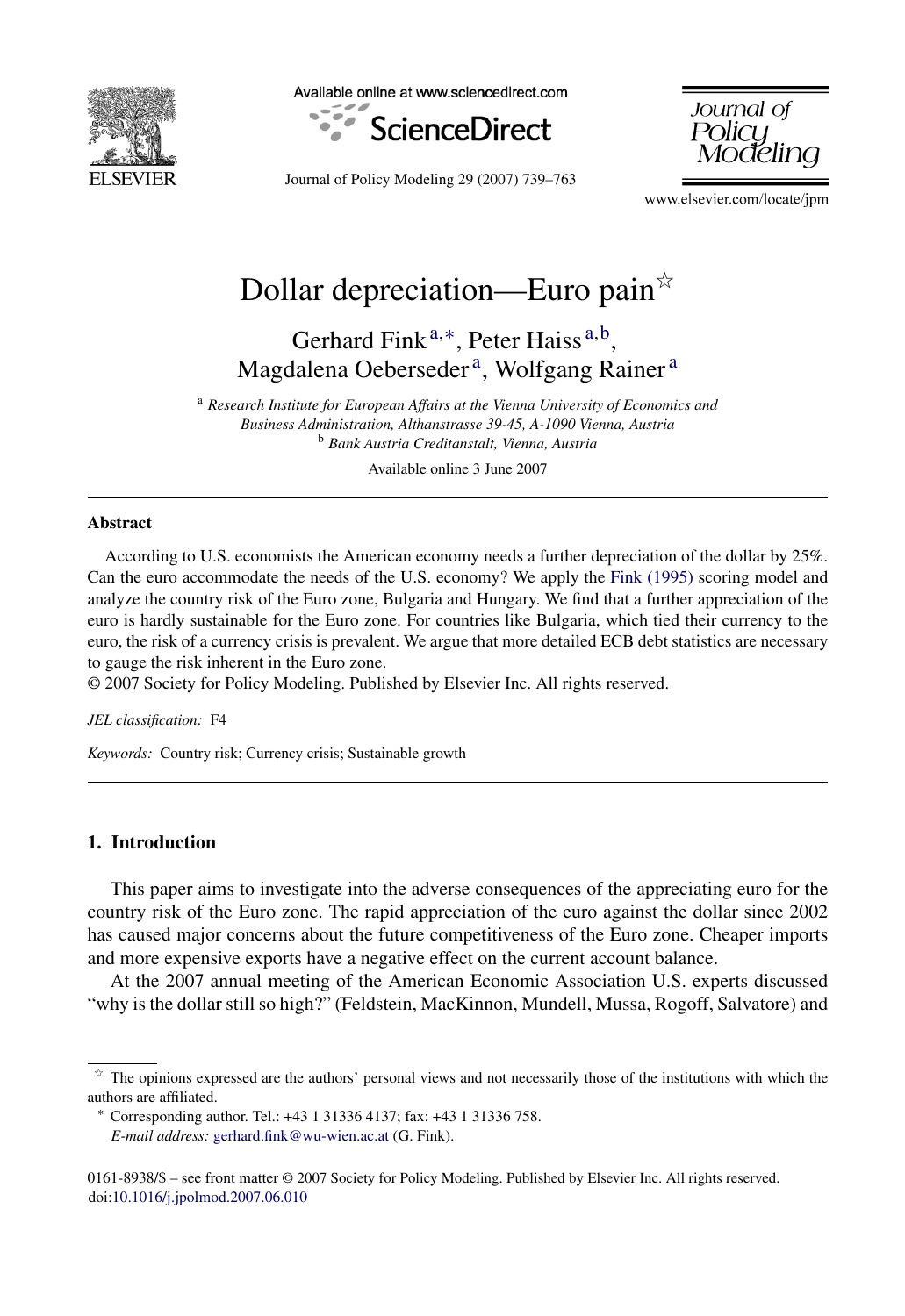came to the conclusion that the dollar still would have to depreciate by about 25%. But, what about the euro? Can the euro accommodate the needs of the U.S. economy?

Since the Euro zone is a fairly large economic area with an important internal market, we include two relatively small and export-oriented economies into our analysis, which both depend on the Euro zone and have a euro-oriented monetary regime. The first is Bulgaria, which since 1997 has pegged its currency to the euro. The second is Hungary, which has pegged the forint to the euro, but permitted its exchange rate to fluctuate within a band of  $\pm 15\%$  around the central parity. The issues are whether the Euro zone could sustain a further appreciation against the dollar and whether small economies, dependent on the Euro zone, could sustain a further appreciation?

We adopt a signaling approach to assess the country risk of these three countries. Our analysis is based on an application of the [Fink \(1993, 1995\)](#page--1-0) scoring model that uses a medium size set of macroeconomic variables to assess the economic risk of a country and attributes a heavy weight to debt outstanding. Over the 2000–2005 period we analyze the country risk of Hungary and the Euro zone. For Bulgaria, the investigated period has been extended to 1991–2005 to illustrate how our model covers the two severe economic crises of the 1990s. The assessment is followed by a groupwise comparison of the indicators used in the country risk model for Bulgaria, Hungary and the Euro zone. Based on debt, trade and currency movements, we conclude that if the euro would continue to appreciate, the outlook for both Bulgaria and the Euro zone would not be bright for the 2007–2009 period.

The rest of the paper is structured as follows. In Section 2 we give a brief introduction into our method of country risk assessment. Section [3](#page--1-0) presents our findings of the risk assessment of Bulgaria, Section [4](#page--1-0) of Hungary and Section [5](#page--1-0) of the Euro zone. In Section [6](#page--1-0) we compare our findings. Finally, Section [7](#page--1-0) presents our economic policy implications. The paper ends with a summary in Section [8.](#page--1-0)

#### **2. Method**

The scoring model that we use to assess the country risk was developed by [Fink \(1993, 1995\).](#page--1-0) It is largely based on macroeconomic indicators, which relate to competitiveness of nations, but includes also debt service, international liquidity and net capital flows (transfer quota). For an application and discussion of the predictive power of the individual indicators, see for example, [Fink \(1993, 1995\),](#page--1-0) [Ciarlone and Trebeschi \(2005\)](#page--1-0) and [Kaminsky, Lizondo, and Reinhart \(1998\).](#page--1-0)

The indicators are first transformed into key-ratios, which are then assigned a score from 0 to 100 points according to an individual function for each ratio. In order to be able to better distinguish between the three countries under investigation, for the key-ratios of debt burden a "soft rating" has been used: For external debt/GDP, for example, the lower end ( $=$ Ø points) has been set at 90%. If the key-ratio exceeds this limit, the resulting score is zero. The highest possible rating of 100 points is assigned when the ratio is equal to, or lower than, 10%. This range is to be compared with the Maastricht criteria, which had assumed that a 60% level of public debt to GDP should be considered as critical.

The scores are weighted and aggregated in four categories: economic power, stability, debt burden and transfer quota ([Table 1\).](#page--1-0) The key-ratios of debt burden are given a higher weight in this model, accounting for 50% of the weighted score, because it can be assumed that they have the greatest predictive power of an economic instability or a crisis [\(Fink, 1995\).](#page--1-0) Finally, the sum of the scores of the four categories represents the overall country risk. A higher score represents a lower country risk and vice versa. The best possible rating is 100 points; the lowest is zero points.